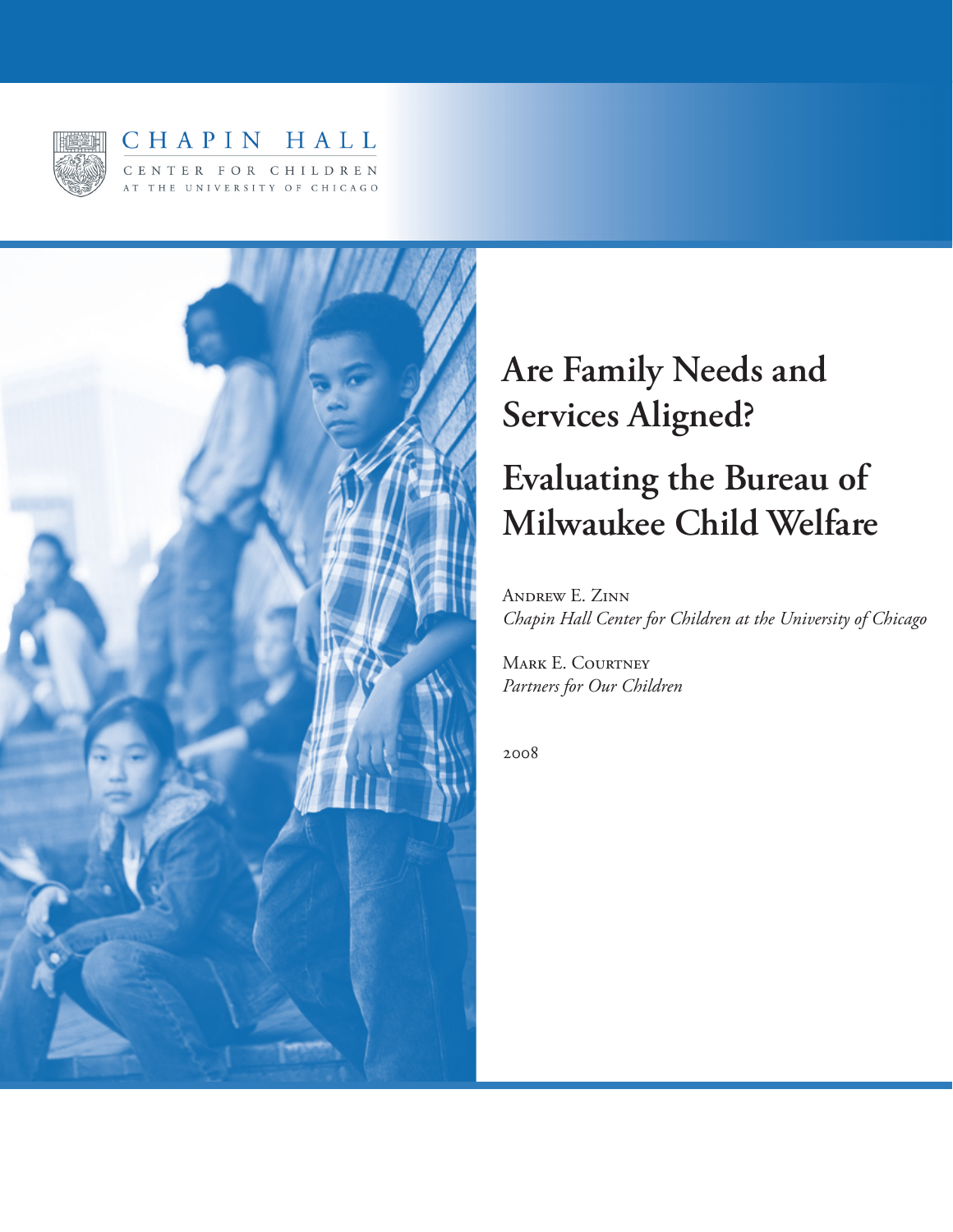#### **Acknowledgments**

The authors would like to thank the Charles D. Jacobus Family Foundation for its support of this publication. Support for the evaluation was provided by the Wisconsin Department of Health and Family Services, the Bureau of Milwaukee Child Welfare, the Jane B. Pettit Foundation, the Annie E. Casey Foundation, and the Johnson Foundation.

#### **Recommended Citation:**

 Zinn, A.E., & Courtney, M.E. (2008). *Are Family Needs and Services Aligned? Evaluating the Bureau of Milwaukee Child Welfare*. Chicago: Chapin Hall Center for Children at the University of Chicago

# CS-154

©2008 Chapin Hall Center for Children at the University of Chicago

Chapin Hall Center for Children at the University of Chicago

1313 East  $60<sup>th</sup>$  Street

Chicago, IL 60637

773-753-5900 (phone) 773-753-5940 (fax) www.chapinhall.org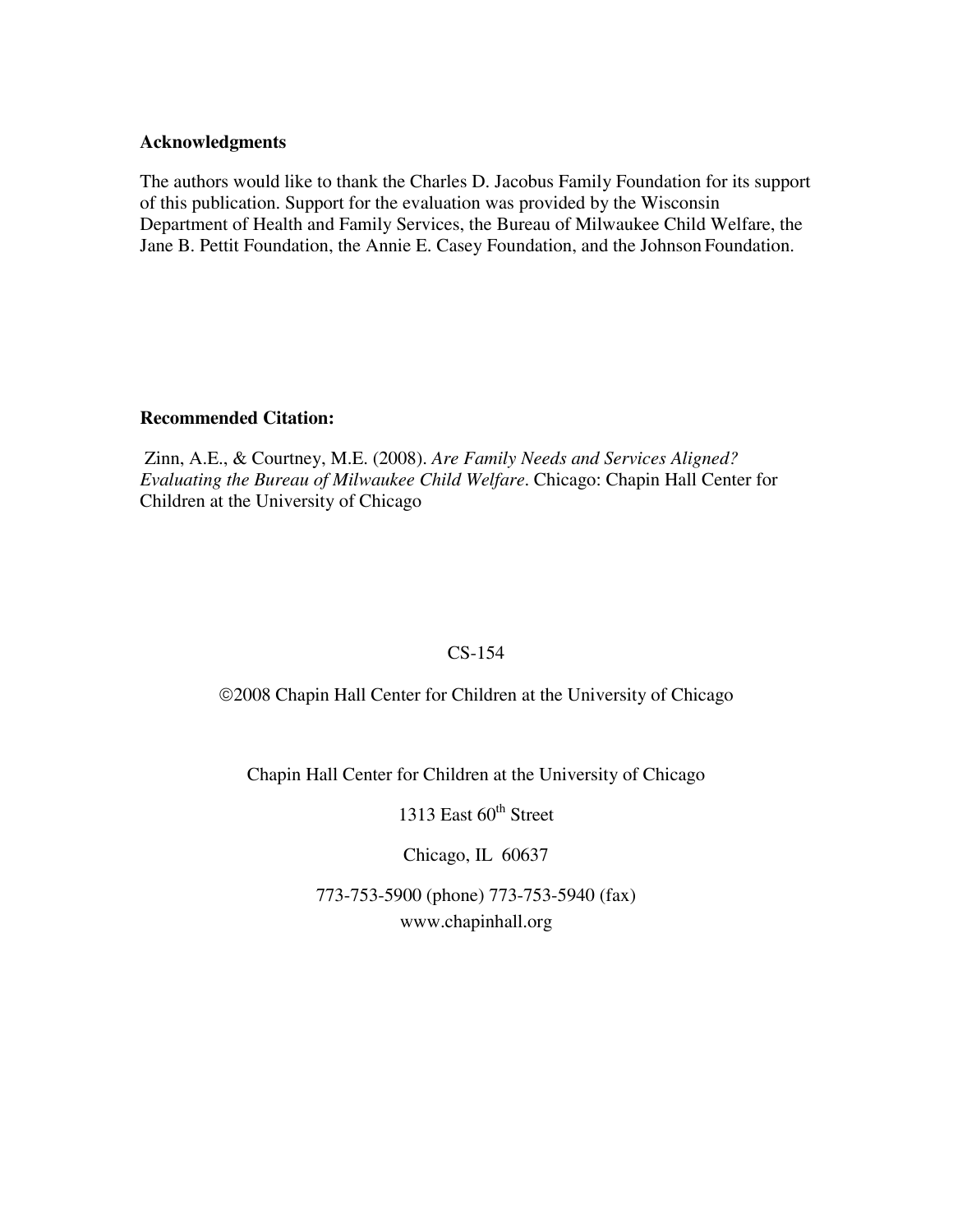# **INTRODUCTION**

Public child welfare systems struggle to address the problems facing the families they serve in part because of the myriad reasons families come to the attention of child welfare authorities. Neglect, sexual abuse, and child behavior problems, to name a few, arise for different reasons and require equally different remedies.

Within this context, public child welfare systems must make decisions about how to allocate scarce resources, including which types of services merit their support. Often complicating those decisions is a lack of information about the populations served and the efficacy of different types of services. In an increasingly performance-based environment, in which states and local agencies are being held accountable for family outcomes, it is imperative that the system gain a better understanding of who is served and how their needs can best be met.

To this end, the State of Wisconsin contracted with Chapin Hall Center for Children and its partners at the University of Wisconsin to conduct a comprehensive evaluation of the Bureau of Milwaukee Child Welfare (BMCW). As part of the evaluation, we conducted two sets of surveys. The first concerned families served by the bureau's in-home family preservation program (Safety Services) (*N*=480), and the second focused on the families served by the BMCW's Ongoing Services program (*N*=494), which serves families whose children have been removed from their home as a result of child maltreatment. We surveyed parents, children, BMCW case managers, and substitute care providers within one month of case opening and again one year later.<sup>1</sup> Surveys began in fall 2000 and continued through spring 2003.

The findings described here are derived from the surveys of case managers and parents. Response rates for each of the four surveys are detailed in Table 1. Complete study findings are detailed in evaluation reports (Courtney et al., 2002, 2004).<sup>2</sup>

| $\mathcal{L}$ and $\mathcal{L}$ is a subset of $\mathcal{L}$ |                   |                                 |                | <b>Survey Wave</b><br>One year |                   |  |  |
|--------------------------------------------------------------|-------------------|---------------------------------|----------------|--------------------------------|-------------------|--|--|
| Program                                                      | <b>Respondent</b> | <b>One month</b><br>post-intake |                | post-intake                    |                   |  |  |
|                                                              |                   | Freq                            | <b>Percent</b> | Freq                           | <b>Percent</b>    |  |  |
| <b>Safety Services</b>                                       | Case Managers     | 450                             | 93.8           | 411                            | 85.6              |  |  |
| $(N=480)$                                                    | Parents           | 316                             | 65.8           | 317                            | 66.0              |  |  |
| <b>Ongoing Services</b>                                      | Case Managers     | 463                             | 93.7           | 411                            | 83.2              |  |  |
| $(N=494)$                                                    | Parents           | 289                             | 58.5           |                                | n.a. <sup>a</sup> |  |  |

#### **Table 1 Survey Response Rates**

a. Follow-up interviews were not conducted with parents.

 $\frac{1}{1}$ If cases closed within one year of case opening, we conducted surveys at case closing.

<sup>2</sup> Reports can be accessed at *http://www.chapinhall.org/article\_abstract.aspx?ar=1350*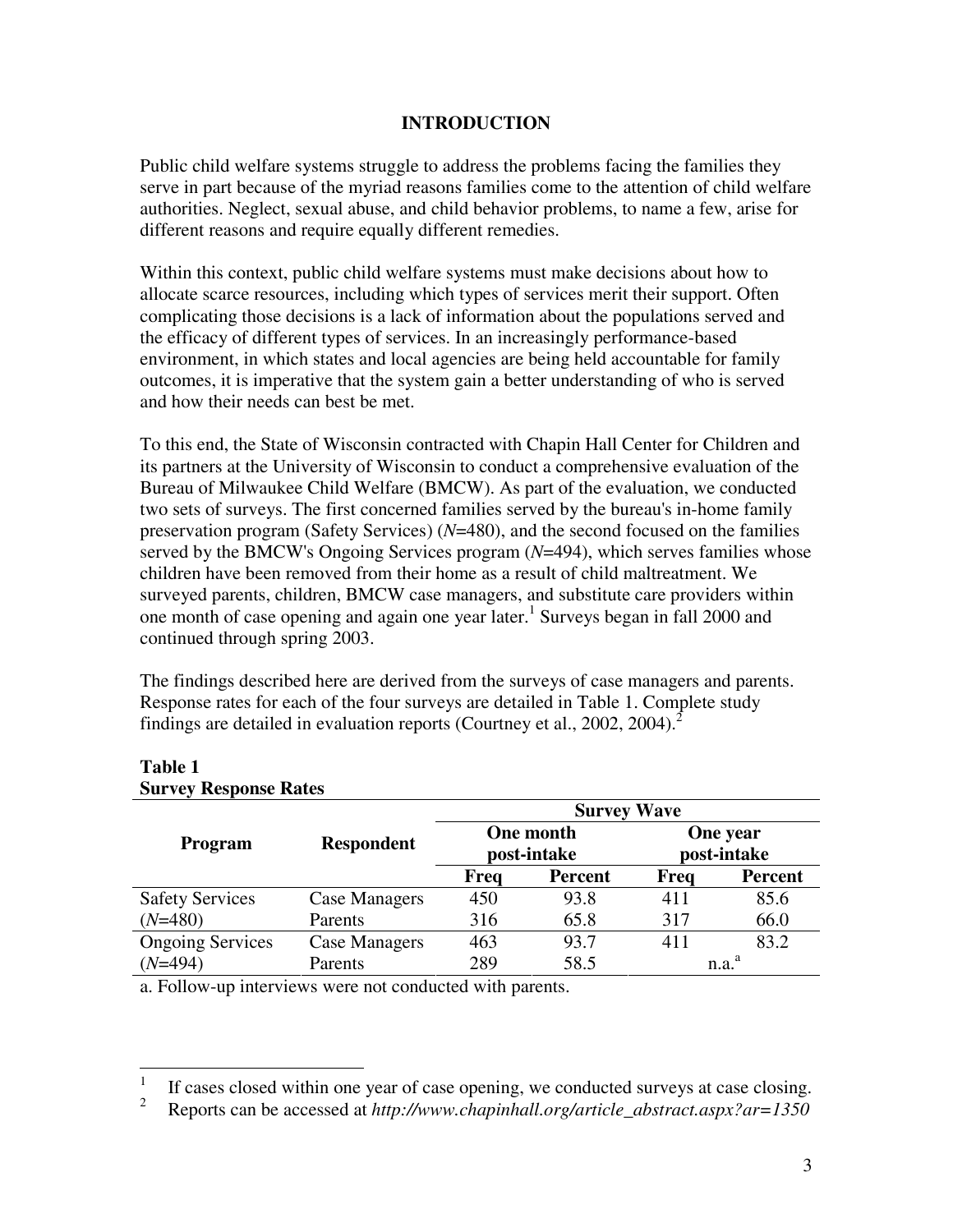## **FINDINGS IN BRIEF**

- The families served by BMCW are of very limited means. This is particularly true for Ongoing Services families, of whom four in ten had reported annual incomes of \$5,000 or less.
- The service needs of BMCW families varied. Ongoing Services families had a broader array of service needs than Safety Services families, and a greater reported need for concrete services.
- Parents tended to report a higher number of service needs, both for themselves and for their children, than case managers. Although discrepancies between case manager and parent service recommendations tended to be more pronounced for Ongoing Services families, discrepancies in recommendations for concrete services were evident for both programs.
- Findings from statistical analyses predicting reinvestigation (that is, a future incident of purported child maltreatment) and family reunification underscore the importance of parental economic deprivation and add support to the argument that child welfare families would be well served by close collaboration between child welfare authorities and other social service systems.

#### **Economic Circumstances**

The majority of parents served by BMCW report incomes below the poverty line, with a sizable minority reporting an annual family income of \$5,000 or less, which is less than the federal definition of extreme poverty for a family of two (\$5,625 at the time of the surveys). Table 2 displays the economic circumstances of both Safety Services and Ongoing Services families. The severity of families' financial distress is underscored by the material hardships they endure. Approximately one-half of BMCW families reported not having enough money to pay their bills, and almost one-third reported not having enough food to eat in the past 30 days. The economic circumstances of families served by the bureau's Ongoing Services are particularly dire. More than twice as many of these families (29% vs. 11% of Safety Services families) report having been homeless at some time during the previous year, and more than three times as many (39% vs. 11% of Safety Services families) report annual incomes of \$5,000 or less. Under these circumstances, it is not surprising that these families have had difficulties providing safe home environments for their children.

|                                       | <b>Safety Services</b><br>$(\%$ of parents) | <b>Ongoing Services</b><br>$(\%$ of parents) |
|---------------------------------------|---------------------------------------------|----------------------------------------------|
| Income / poverty                      |                                             |                                              |
| Income below poverty line             | 68.5                                        | 71.3                                         |
| Annual income \$5,000 or less         | 11.2                                        | 39.4                                         |
| Not enough food to eat (past 30 days) | 28.7                                        | 33.9                                         |
| Not enough money to pay a bill        | 50.3                                        | 52.6                                         |
| Housing                               |                                             |                                              |
| Homeless during previous year         | 10.8                                        | 29.1                                         |
| Evicted during previous year          | 13.9                                        | 26.0                                         |

#### **Table 2**

**Parent Reports of Income, Poverty, and Homelessness**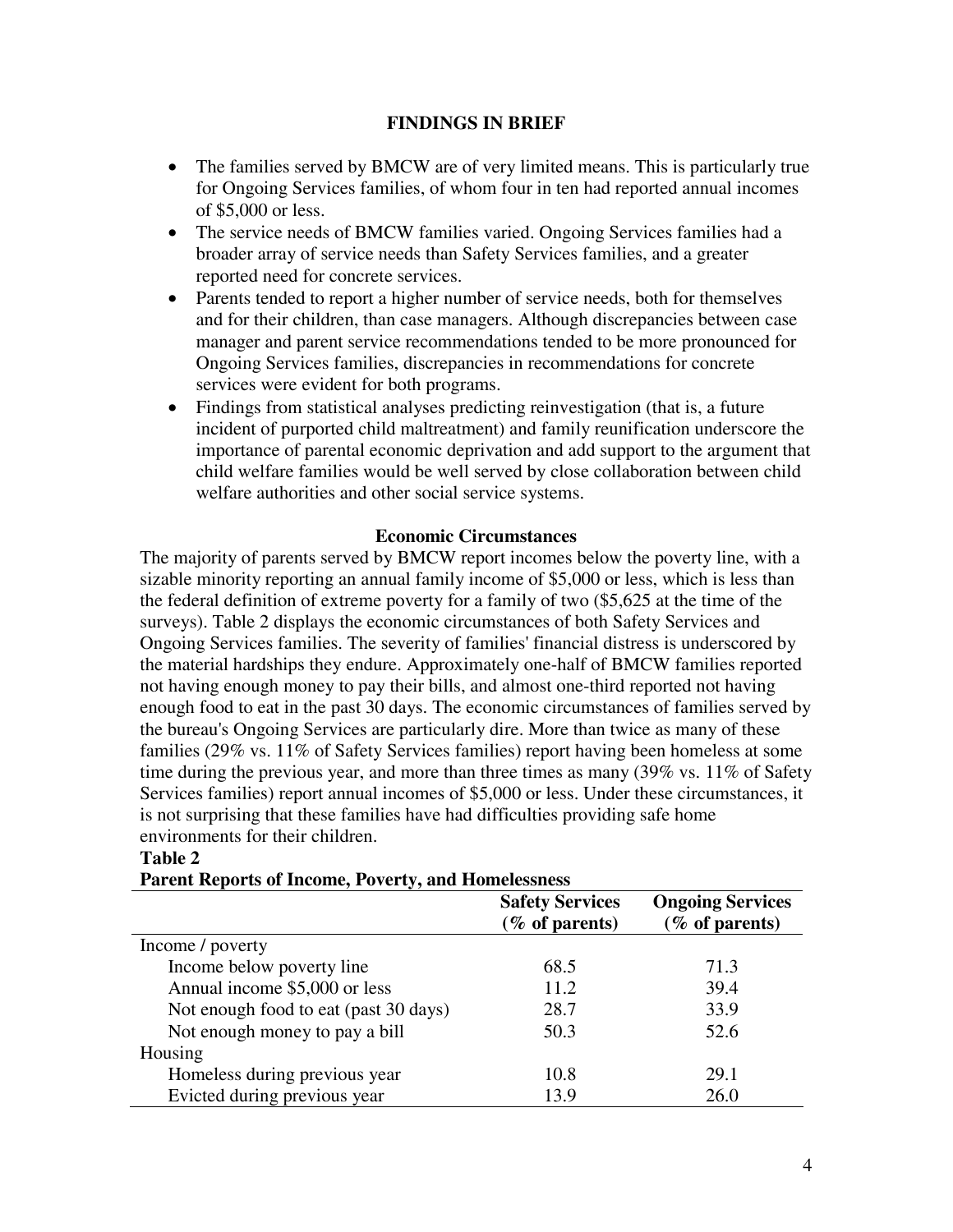#### **Service Needs**

According to both case managers and parents, parents needed a mix of therapeutic and concrete services and supports (e.g., housing assistance, help with transportation), as shown in Tables 3 and 4. However, parents served by Ongoing Services had, according to case managers, much broader needs than those served by Safety Services. Specifically, case managers recommended only four service categories (parenting assistance, counseling, social or emotional support, and help with finding housing) for a significant portion (more than 20%) of Safety Services families (Table 3). Conversely, case managers recommended a dozen different types of services for a significant portion of Ongoing Services families. Among the types of services recommended in significant numbers for these families, but not for Safety Services families, were employment and financial assistance and basic life skills and home management.<sup>3</sup>

|                                        | <b>Safety Services</b><br><b>Parents</b> | <b>Ongoing Services</b><br><b>Parents</b> |  |
|----------------------------------------|------------------------------------------|-------------------------------------------|--|
|                                        | (% recommended                           | (% recommended                            |  |
| <b>Service Type</b>                    | for service)                             | for service)                              |  |
| Parenting assistance                   | 56.2                                     | 50.7                                      |  |
| Substance abuse evaluation             | 12.1                                     | 43.0                                      |  |
| Social or emotional support            | 32.2                                     | 41.5                                      |  |
| Mental health evaluation               | 7.5                                      | 40.2                                      |  |
| Home management                        | 17.4                                     | 35.0                                      |  |
| Finding housing                        | 26.7                                     | 31.7                                      |  |
| Finding or maintaining a job           | 13.0                                     | 30.0                                      |  |
| Substance abuse services               | 10.7                                     | 24.1                                      |  |
| Basic life skills                      | 5.7                                      | 22.8                                      |  |
| (Ongoing) mental health services       | 16.4                                     | 22.6                                      |  |
| Help applying for financial assistance | 15.1                                     | 21.1                                      |  |
| Anger management services              | 5.9                                      | 20.9                                      |  |
| Transportation                         | 16.7                                     | 20.0                                      |  |
| Counseling                             | 35.2                                     | 10.4                                      |  |

**Case-Manager-Recommended Services for Parents** 

#### **Table 3**

1

The breadth of service needs among Ongoing Services families underscores the utility of cross-system collaboration between child welfare and other service providers. Such collaboration, in fact, would likely be not only more efficient but more cost-effective, given the prohibitive cost to child welfare systems of developing the resources and expertise needed to provide services that traditionally have fallen under the purview of other service systems (e.g., health and mental health services and income support).

<sup>&</sup>lt;sup>3</sup> The fact that Ongoing Services families were reported to have broader service needs than Safety Services families may reflect differences in program eligibility and design: Safety Services was intended as a shortterm family preservation program, whereas Ongoing Services was intended to serve families whose children had been removed from their homes.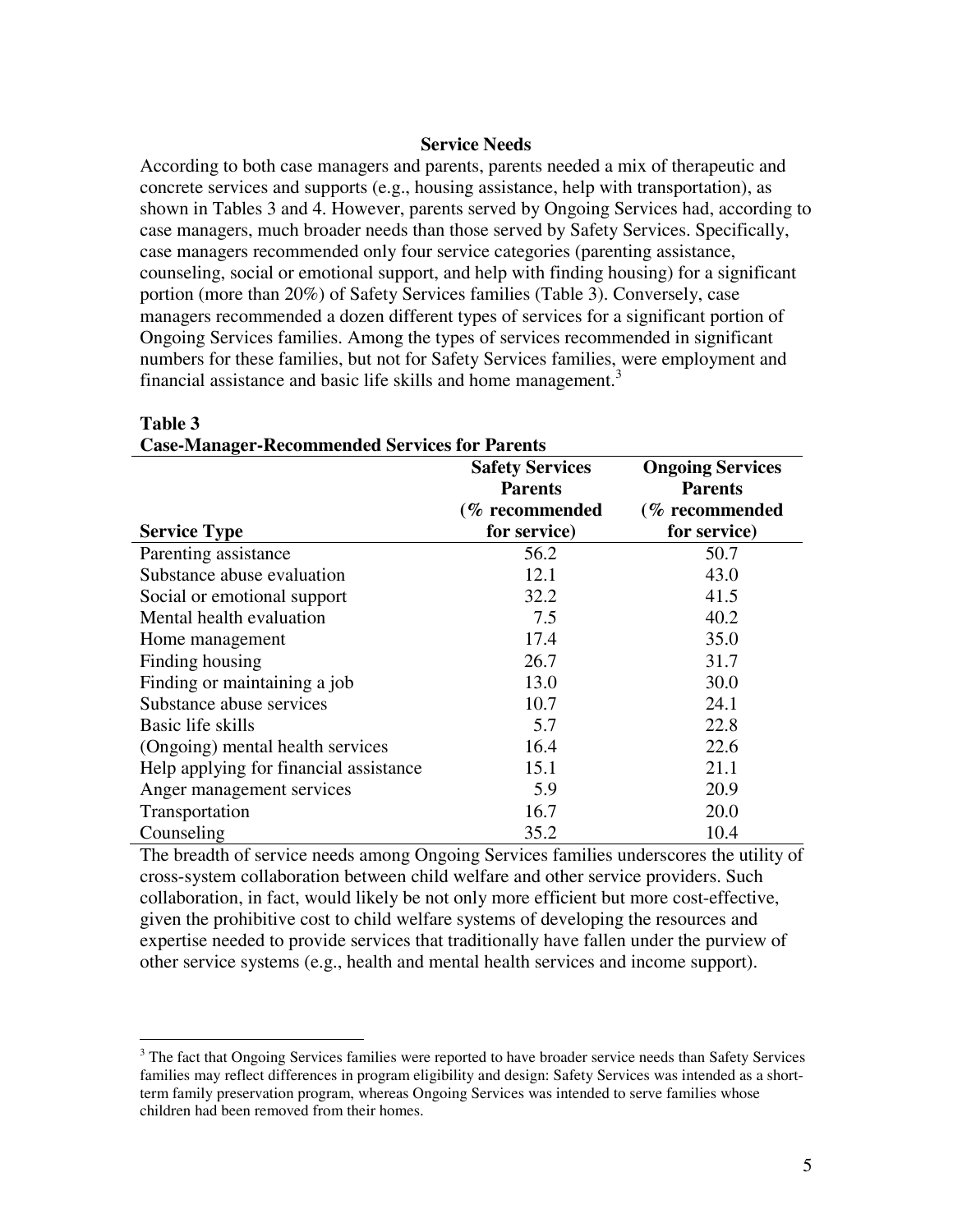#### **Discrepancies Between Parent and Case Manager Recommendations**

#### **Services for Parents**

Although many of the same needs were identified in both parent and case manager reports, two important differences emerged. First, parents reported higher service needs in general--that is, the percentage of parents who report needing services exceeded case managers' assessments on most services. For instance, almost three-quarters (73.0%) of Ongoing Services parents indicated a need for parenting classes (Table 4), while case managers recommended parenting assistance for approximately one-half (50.7%) of all families (Table 3). Similarly, the proportion of parents reporting a need for mental health counseling (72.0%) well exceeded the proportion (22.6%) that, according to case managers, needed ongoing mental health services.

Second, although discrepancies between case manager and parent service recommendations tended to be more pronounced for Ongoing Services families than for Safety Services families, the discrepancy in recommendations for concrete services was evident across both programs. In particular, the proportions of parents reporting a need for employment assistance (58.5% for Ongoing Services) and help finding a place to live  $(58.5\%)$  were well in excess of those reported by case managers  $(30.0\%$  and  $31.7\%$ , respectively).

| 1 ai cht Atecommenaeu dei viecs for 1 af ches |                        |                         |
|-----------------------------------------------|------------------------|-------------------------|
|                                               | <b>Safety Services</b> | <b>Ongoing Services</b> |
|                                               | <b>Parents</b>         | <b>Parents</b>          |
|                                               | (% recommended         | (% recommended          |
| <b>Service Type</b>                           | for service)           | for service)            |
| Help with transportation                      | 54.6                   | 69.6                    |
| Applying for financial assistance             | 50.3                   | 63.0                    |
| Help with basic food or clothing needs        | 48.1                   | 58.8                    |
| Housing services (home                        |                        |                         |
| repair/maintenance)                           | 47.5                   | 47.6                    |
| Counseling                                    | 46.9                   | 72.0                    |
| Finding a place to live                       | 46.0                   | 58.5                    |
| Parenting classes                             | 44.4                   | 73.0                    |
| Finding employment                            | 43.8                   | 59.5                    |
| Day care services                             | 36.8                   | 54.0                    |
| Home management skills                        | 33.6                   | 49.5                    |
| Medications for emotional/mental health       | 25.0                   | 36.0                    |
| Respite care                                  | 24.7                   | 21.5                    |
| Substance abuse treatment                     | 8.3                    | 23.2                    |

# **Table 4**

Given the clearly difficult economic circumstances confronting both Safety Services and Ongoing Services families, the discrepancies between case manager and parent recommendations is intriguing. One possible explanation is that case managers responded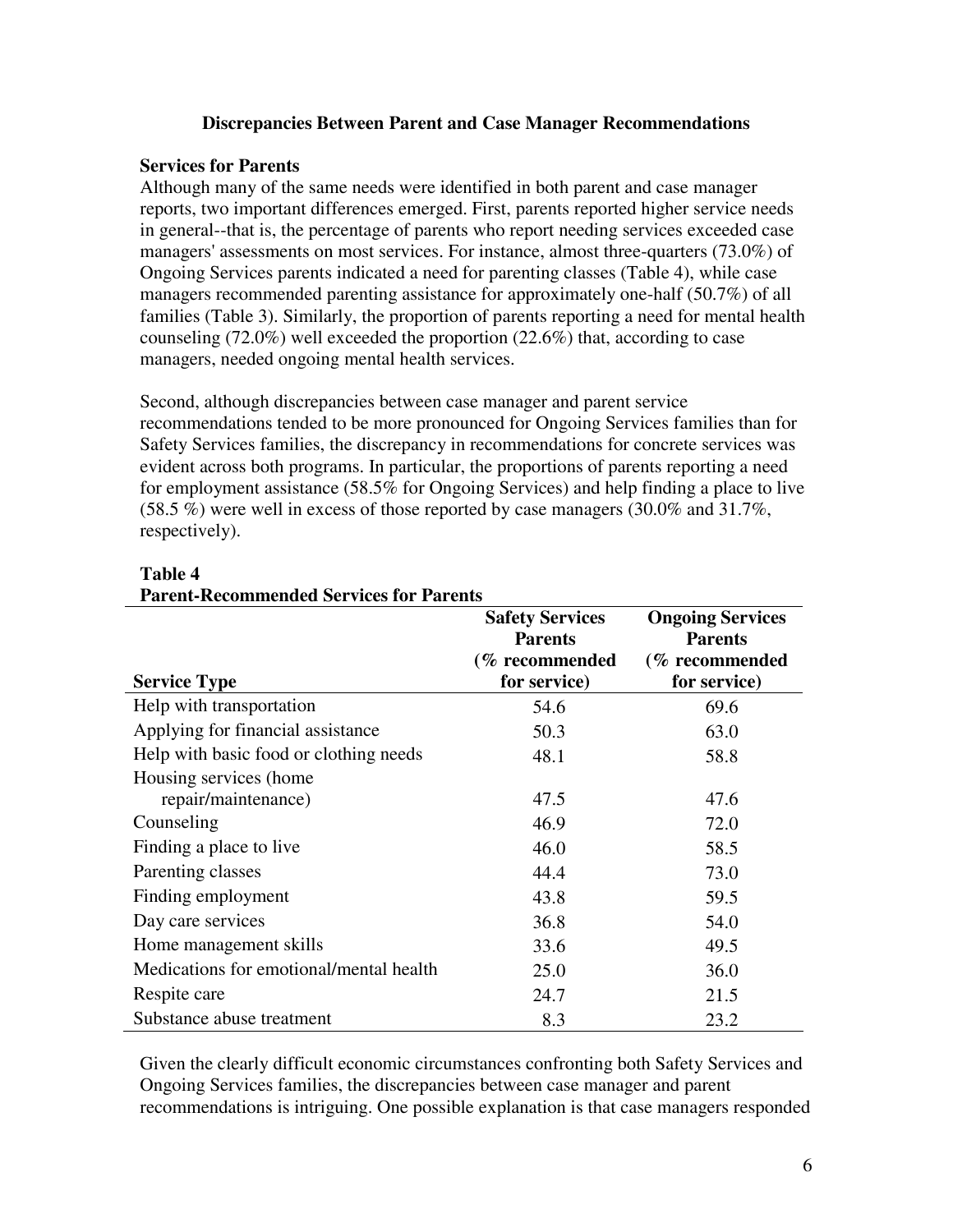to the questions concerning service needs with an eye toward the types of services they knew to be available. Alternatively, case managers may not have viewed these types of concrete services as relevant to the issues that lead to child welfare services involvement.

Regardless of why they occur, these discrepancies suggest room for additional engagement with parents concerning unmet needs. Prior research has shown that one predictor of successful child welfare service outcomes is the degree to which families cooperate with child welfare service providers. If providing services for parent-identified needs can encourage cooperation—even if these needs did not precipitate involvement with the child welfare system—then identifying and addressing these needs may have an important effect on service outcomes.

# **Services for Children**

Differences between the types of services recommended by case managers and parents were also evident in services for children, as shown in Tables 5 and 6. Parents again reported more service needs for their children than did case managers. For instance, the proportion of case managers recommending counseling for children (37.1% for Ongoing Services and 17.6% for Safety Services) (Table 5) was substantially lower than that of parents (55.1% for Ongoing Services and 55.5% for Safety Services) (Table 6).

| <b>Most Common Case-Manager-Recommended Services for Children</b> |                                                          |                                                           |  |
|-------------------------------------------------------------------|----------------------------------------------------------|-----------------------------------------------------------|--|
| <b>Service Type</b>                                               | <b>Safety Services</b><br>(% recommended<br>for service) | <b>Ongoing Services</b><br>(% recommended<br>for service) |  |
| Counseling                                                        | 17.6                                                     | 37.1                                                      |  |
| Mental health evaluation                                          | 6.9                                                      | 23.3                                                      |  |
| <b>Medical services</b>                                           | 5.8                                                      | 20.2                                                      |  |

#### **Table 5**

#### **Table 6**

**Most Common Parent-Recommended Services for Children** 

| <b>Service Type</b>                     | <b>Safety Services</b><br>(% recommended<br>for service) | <b>Ongoing Services</b><br>(% recommended<br>for service) |
|-----------------------------------------|----------------------------------------------------------|-----------------------------------------------------------|
| Health care services                    | 81.8                                                     | 91.7                                                      |
| <b>Educational services</b>             | 61.7                                                     | 48.1                                                      |
| After-school program/activities         | 60.2                                                     | 46.0                                                      |
| Counseling                              | 55.5                                                     | 55.1                                                      |
| Group counseling or therapy             | 38.0                                                     | 37.7                                                      |
| Medications for emotional/mental health |                                                          |                                                           |
| reasons                                 | 23.1                                                     | 21.5                                                      |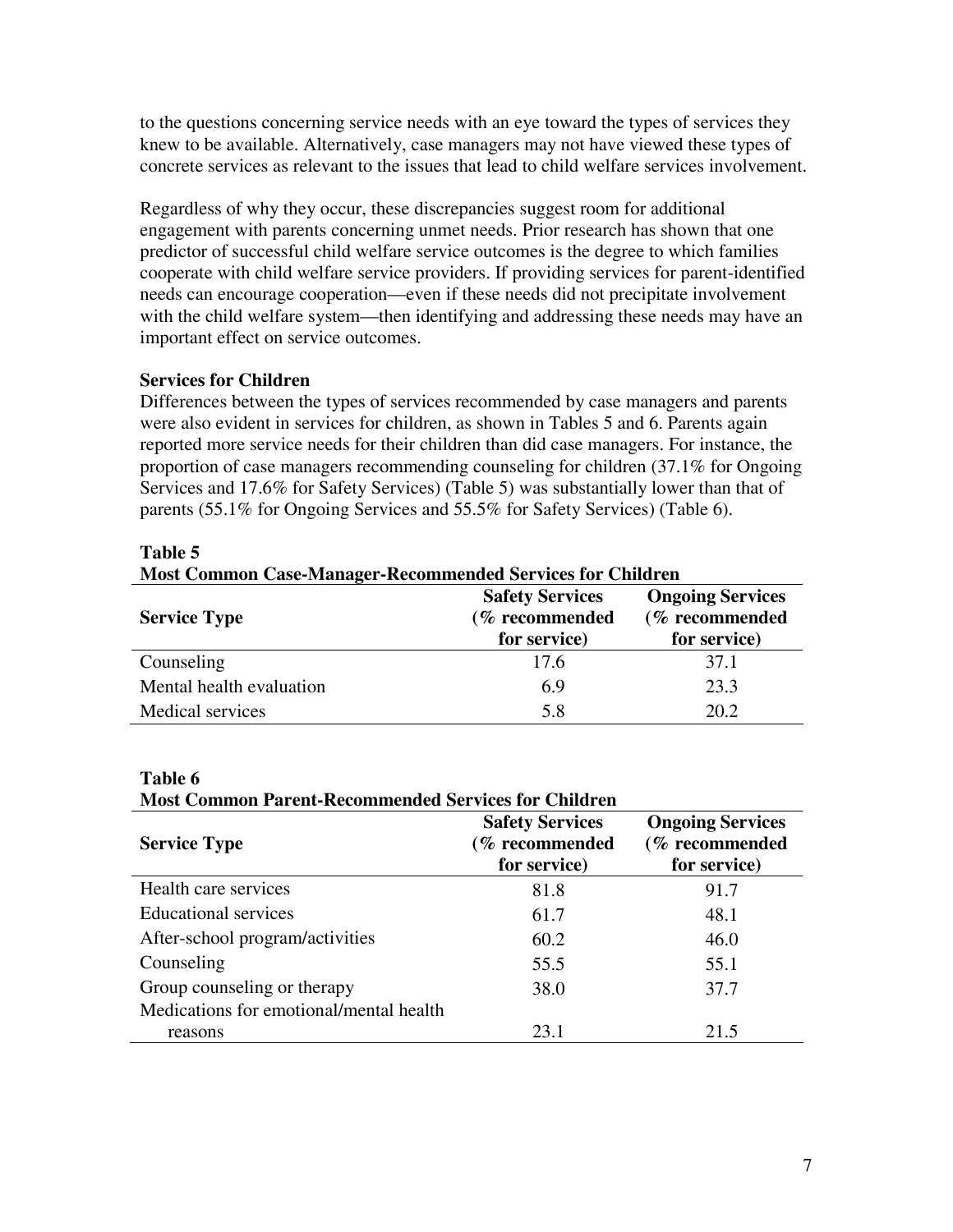It is noteworthy that a large number of parents cited a need for services that are typically thought to be outside the mission of child welfare agencies, including educational services (48.1% of Ongoing Services and 61.7% of Safety Services parents) and afterschool services (46.0% of Ongoing Services and 60.2% of Safety Services parents). For these services in particular, parents' recommendations may reflect the marginal quality of the local institutions in their neighborhoods (see Table 7). For example, when asked about the quality of local schools and recreational services, more than one-third of Safety Services families rated these institutions as fair to poor.

|                              | <b>Rated Fair to Poor</b>                                     |                                                              |  |
|------------------------------|---------------------------------------------------------------|--------------------------------------------------------------|--|
| <b>Institution</b>           | <b>Safety Services</b><br><b>Parents</b><br>$\mathscr{G}_o$ ) | <b>Ongoing Services</b><br><b>Parents</b><br>$\mathscr{G}_o$ |  |
| Schools                      | 40.5                                                          | 31.9                                                         |  |
| Parks                        | 45.1                                                          | 43.9                                                         |  |
| <b>Recreational Services</b> | 36.1                                                          | 31.1                                                         |  |

# **Table 7 Parent Ratings of Neighborhood Institutions**

### **Correlates of Service Outcomes**

To develop a better understanding of the correlates of service outcomes for BMCW families, we used statistical models to predict subsequent investigation and reunification for both Safety and Ongoing Services families.<sup>4</sup> The observation period for outcomes varied between 3 and 4 years, depending on when a case was initially opened. We included variables for caregiver characteristics, child protective services history, household and community characteristics, and child characteristics (as shown in Table 8) in each model. Table 9 lists those variables that reliably predicted (as indicated by statistical significance) reinvestigation or reunification. Several findings merit further discussion.

 $\frac{1}{4}$  Hazard models have been developed for the specific purpose of analyzing the "risk" of an event happening over time (Allison, 1984). The parameter of interest in these models is called the *hazard ratio*, which describes the proportional increase or decrease in the rate of re-referral or reunification associated with a unit shift in the variable of interest, net of the effects of all other included variables. For nonnumeric variables such as race, the estimated effect is in relation to a reference category, and for numeric variables such as age, the estimated effect describes the change associated with a one-unit increase in the variable of interest. Values greater than 1 denote an increase and values less than 1 denote a decrease.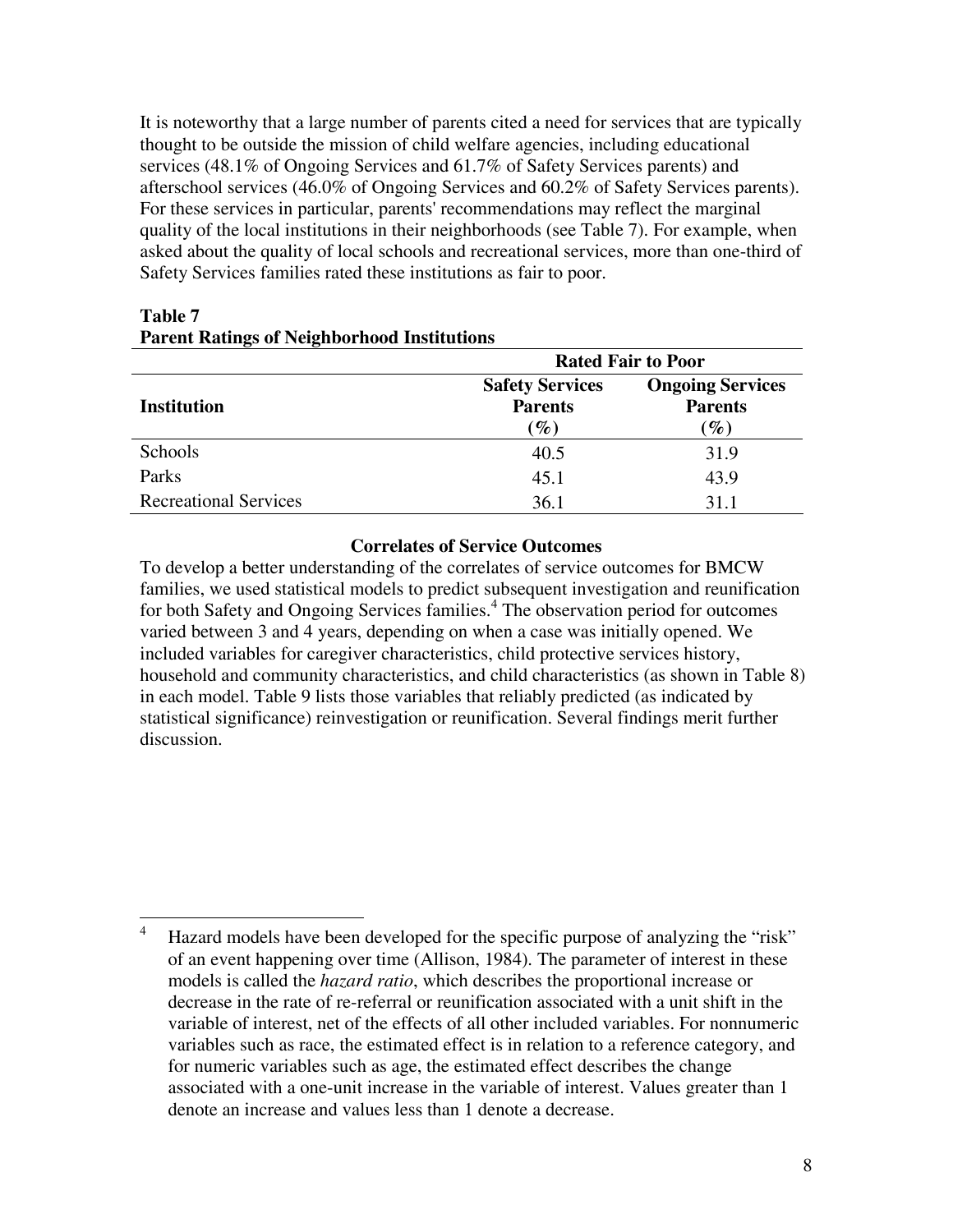### **Table 8 Variable Domains Included in Hazard Models**

*Caregiver Characteristics* 

Demographics

Mental Health and Substance Abuse

Health and Disability

Education and Income

*Parent Disposition, and Child Protective Services History* 

Parenting Skill / Practice (Child Well-Being Scales)<sup>a</sup>

Maltreatment (Conflict Tactics Scales)<sup>b</sup>

Prior Substitute Care History

*Household/Community Characteristics* 

Household Structure

Social Support

*Child Characteristics* 

Demographics

Disability Status

Externalizing Behavior / Developmental Delays (Achenbach Child Behavior Checklist<sup>c</sup> and

Motor and Social Development Scale<sup>d</sup>)

<sup>a</sup> Child Well-Being Scales (Magura and Moses, 1986)

<sup>b</sup> Straus et al., 1998

 $c$  Achenbach (1991)

d National Center for Health Statistics (1984)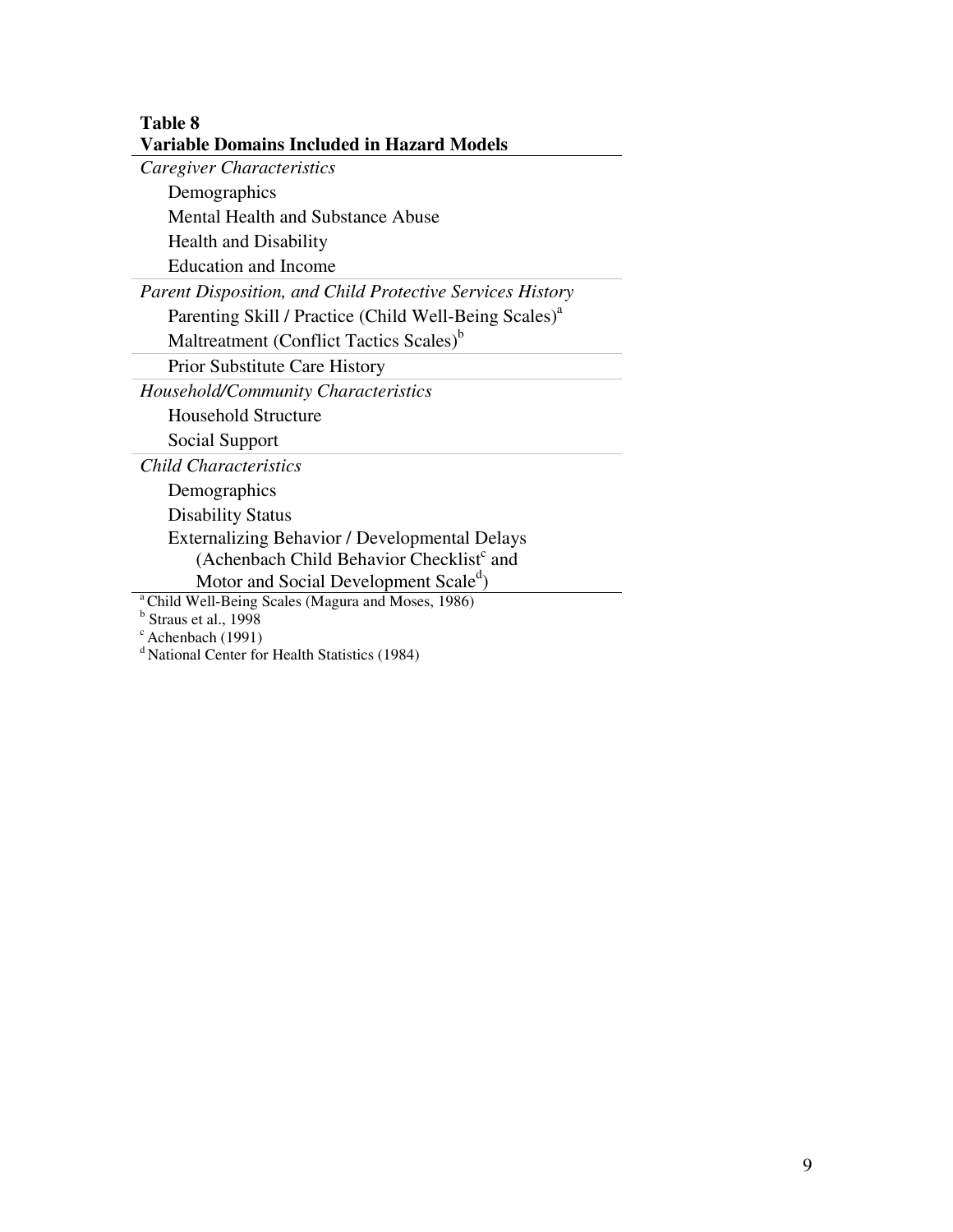|                                                  | <b>Re-investigation</b> |                     | <b>Reunification</b>          |                                   |
|--------------------------------------------------|-------------------------|---------------------|-------------------------------|-----------------------------------|
| Predictor                                        | <b>Hazard</b><br>Ratio  | <b>Significance</b> | <b>Hazard</b><br><b>Ratio</b> | <b>Significance</b>               |
| <b>Parent Characteristics</b>                    |                         |                     |                               |                                   |
| Caregiver gender (vs. female)                    | 3.26                    | ***                 |                               |                                   |
| CWBS parental disposition <sup>a</sup>           | 0.80                    | ***                 | 1.05                          | ***                               |
| Conflict Tactics Scales <sup>b</sup>             |                         |                     |                               |                                   |
| Neglect of child                                 |                         |                     | 0.43                          | **                                |
| Physical aggression                              | 1.67                    | **                  |                               |                                   |
| Psychological aggression                         |                         |                     | 1.99                          | 米米                                |
| Substance abuse disorder <sup>c</sup>            | 1.76                    | **                  |                               |                                   |
| Caregiver disabled                               | 1.42                    | $\frac{1}{2}$       |                               |                                   |
| Episode of homelessness (past 12 months)         |                         |                     | 0.54                          | **                                |
| <b>Child Characteristics</b>                     |                         |                     |                               |                                   |
| Child age                                        | 0.96                    | **                  |                               |                                   |
| Child Behavior Checklist – Motor and             |                         |                     |                               |                                   |
| Social Development percentile score <sup>d</sup> |                         |                     | 0.99                          | $\frac{d\mathbf{x}}{d\mathbf{x}}$ |

#### **Table 9 Significant Predictors of Re-Investigation and Reunification**

\*\*\*  $p \le 0.01$ , \*\*  $p \le 0.05$ , \*  $p \le 0.10$ ; — not significant or not included in model<br><sup>a</sup> Variable has been standardized. CWSB = Child Well-Being Scales (Magura and Moses, 1986).

 $<sup>b</sup>$  Straus et al., 1998.</sup>

<sup>c</sup> Caregivers were coded as having substance abuse problems if their scores on either the Composite International Diagnostic Interview (CIDI) alcohol or CIDI drug use scales (Nelson et al., 1998) indicated a "caseness" (i.e., the probability that a clinical diagnosis would be indicated if the entire diagnostic instrument were administered) of .80 or above.

<sup>d</sup> The CBCL percentile score increases as raw problem score increases, whereas the MSD percentile score increases as raw child developmental score increases. Hence, to make these scales comparable, we report the valence of the MSD percentile score was reversed (i.e., 100 – MSD percentile score) in these analyses; Achenbach (1991) and National Center for Health Statistics (1984).

First, we found that higher scores on parental disposition, which measures parenting skill and nurturance, are associated with a lower likelihood of reinvestigation and a higher likelihood of reunification.<sup>5</sup> That this measure of parenting was the only variable found to have a consistent effect for both reinvestigation and reunification reminds us of the basic salience of parenting skills for successful child welfare outcomes.

Second, prior homelessness and a history of child neglect both significantly lower the likelihood of reunification. Both are also strongly associated with poverty, which suggests that the material hardships of parents discussed above may serve as significant barriers to reunification.

 $\frac{1}{5}$  As indicated by a subscale of the Magura and Moses (1986) Child Well-Being Scales (CWBS).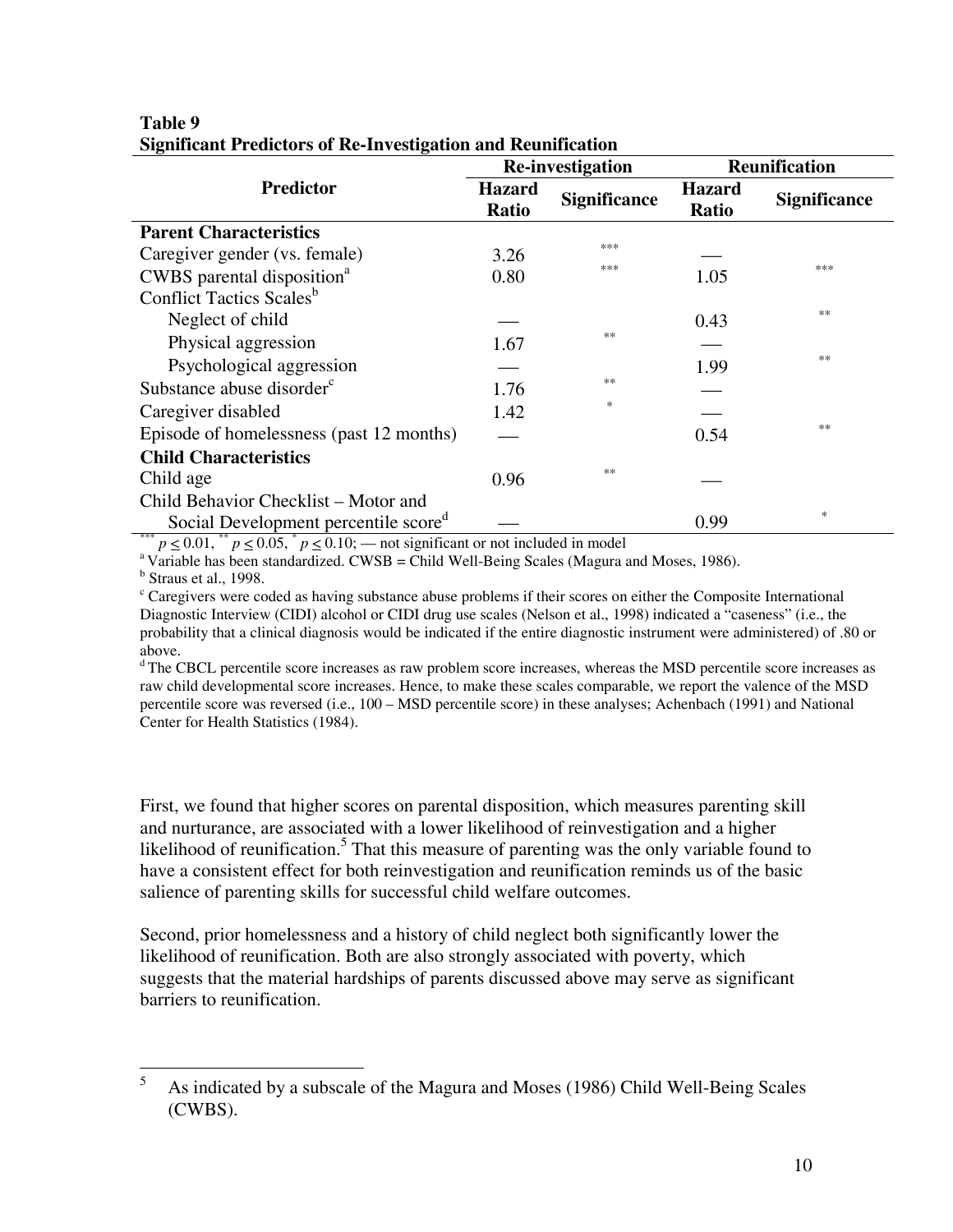Finally, the breadth of significant predictors, including child behavioral issues, parental substance abuse, material hardship, and caregiver disability, adds strength to the argument that family outcomes would be much improved if child welfare agencies were better able to collaborate with other social service systems.<sup>6</sup>

 $\frac{1}{6}$  Caregiver gender and the level of caregiver's self-reported psychological aggression (as reported on a Conflict Tactic Scale [Straus et al., 1998]) were also found to be significant predictors of reinvestigation and reunification, respectively. The finding regarding gender and reinvestigation should be considered with some caution, however, given that male caregivers represented only a small fraction of the overall sample (2.1%). The positive relationship between higher levels of caregiver selfreported psychological aggression and reunification is thought to proxy cases in which older children were placed as a result of child behavior problems or parentchild conflict; these cases may lead to more rapid family reunification because child safety is a less pressing concern.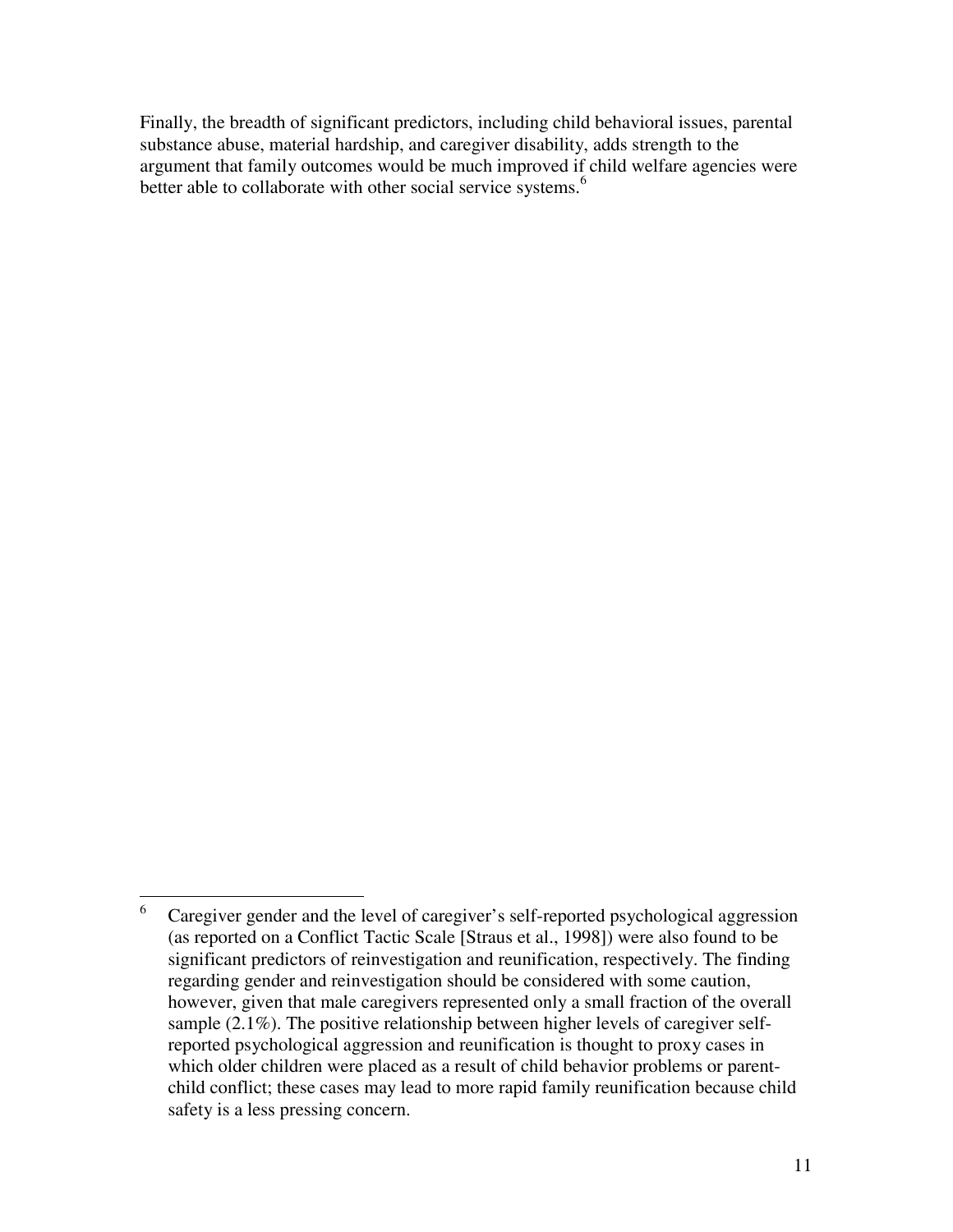#### **SUMMARY**

The families served by BMCW are of very limited means, and their economic circumstances--particularly among Ongoing Services families, many of whom live in severe poverty or have been recently homeless--appear to impede children's progress toward reunification. The service needs of families, and the factors affecting reinvestigation and reunification, however, suggest that child welfare agencies must grapple with a broad set of problems. To more effectively engage families, and to develop a deeper service capacity, child welfare jurisdictions would do well to develop strategic partnerships with other child- and family-serving institutions.

In this vein, BMCW has subsequently implemented several reforms that explicitly recognize the importance of assessing and attending to a broad range of family service needs. Policy and procedural changes have been made that are intended to encourage a more comprehensive approach to family assessment and the inclusion of a broader array of community partners. Also, as part of a pilot project between BMCW and Wisconsin Works (W-2), certain families in need of family support services can now be referred directly by W-2 screeners to the bureau's Healthy Families Service Integration Project.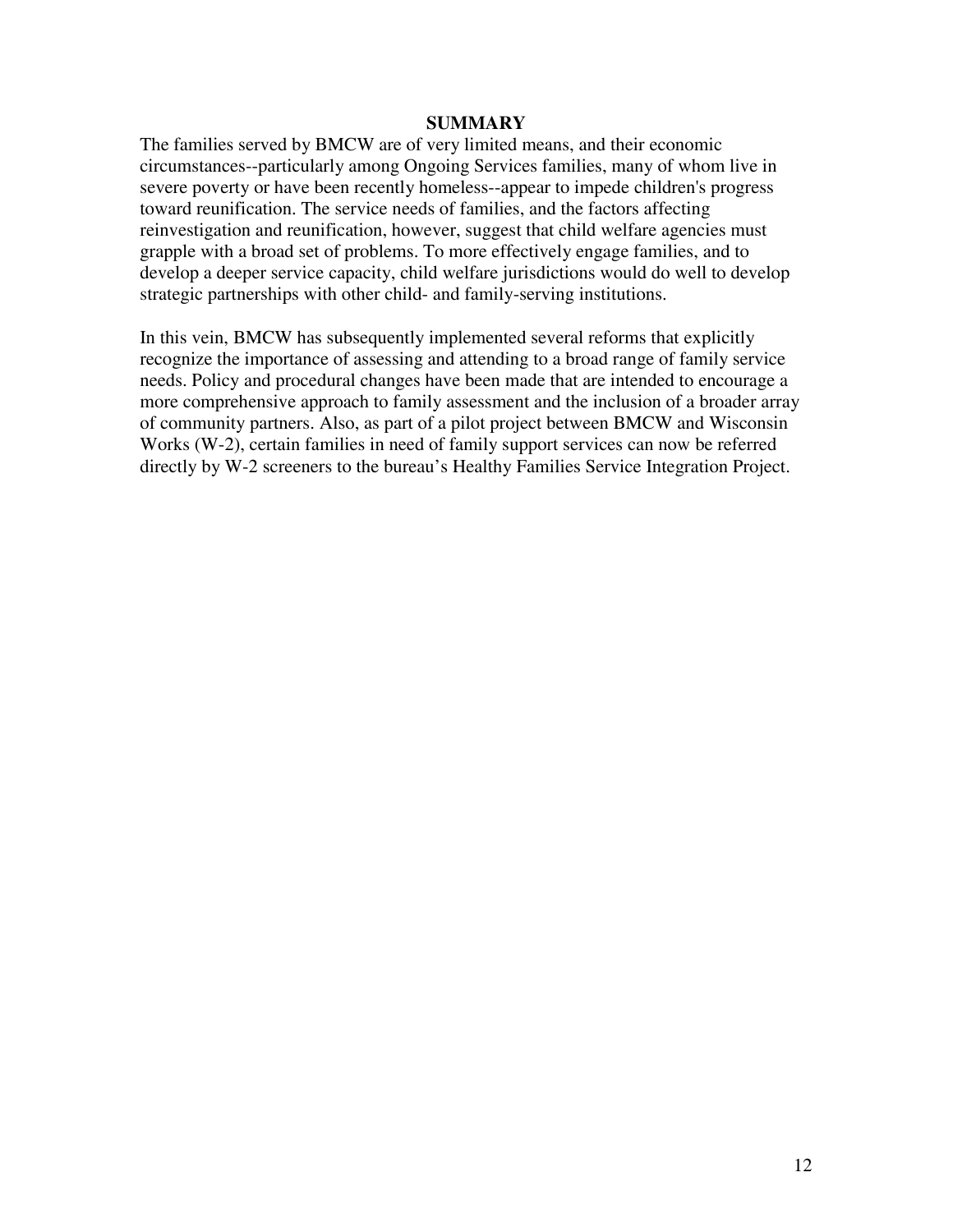#### **REFERENCES**

- Achenbach, T. M. (1991) *Integrative Guide to the 1991 CBCL/4-18, YSR, and TRF Profiles*. Burlington, VT: University of Vermont, Department of Psychology.
- Allison, Paul D. (1984). *Event History Analysis: Regression for Longitudinal Event Data*. Beverly Hills, CA: Sage.
- Courtney, M.E., McMurtry, S.L., Bost N., Maldre, K., Power, P., & Zinn, A.E. (2002). *An Evaluation of Safety Services in Milwaukee County*. Chicago: Chapin Hall Center for Children at the University of Chicago.
- Courtney, M.E., McMurtry, S.L., Zinn, A.E., Power, P., & Maldre, K. (2004). *An Evaluation of Ongoing Services in Milwaukee County: Profiles and Outcomes of Newly Opened Cases*. Chicago: Chapin Hall Center for Children at the University of Chicago.
- Magura, S., & Moses, B. S. (1986). *Outcome Measures for Child Welfare Services: Theory and Applications*. Washington, DC: Child Welfare League of America.
- National Center for Health Statistics. (1984). Child Health Supplement to the National Health Interview Survey, 1981. (DHHS Ph.S.D. National Center for Health Statistics, Public Use Data Tape and Documentation). Washington, DC: U.S. Government Printing Office (October).
- Nelson, C. B., Kessler, R. C., & Mroczek, D. (1998). Scoring the World Health Organization's Composite International Diagnostic Interview short form (CIDI-SF), v1.0, 1-14. Available at http://www.who.int/msa/cidi/cidisf.htm
- Straus, M. A., Hamby, S. L., Finkelhor, D., Moore, D. W., & Runyan, D. (1998). Identification of child maltreatment with the parent-child conflict tactics scales: development and psychometric data for a national sample of American parents. *Child Abuse and Neglect,* 22(4), 249-270.